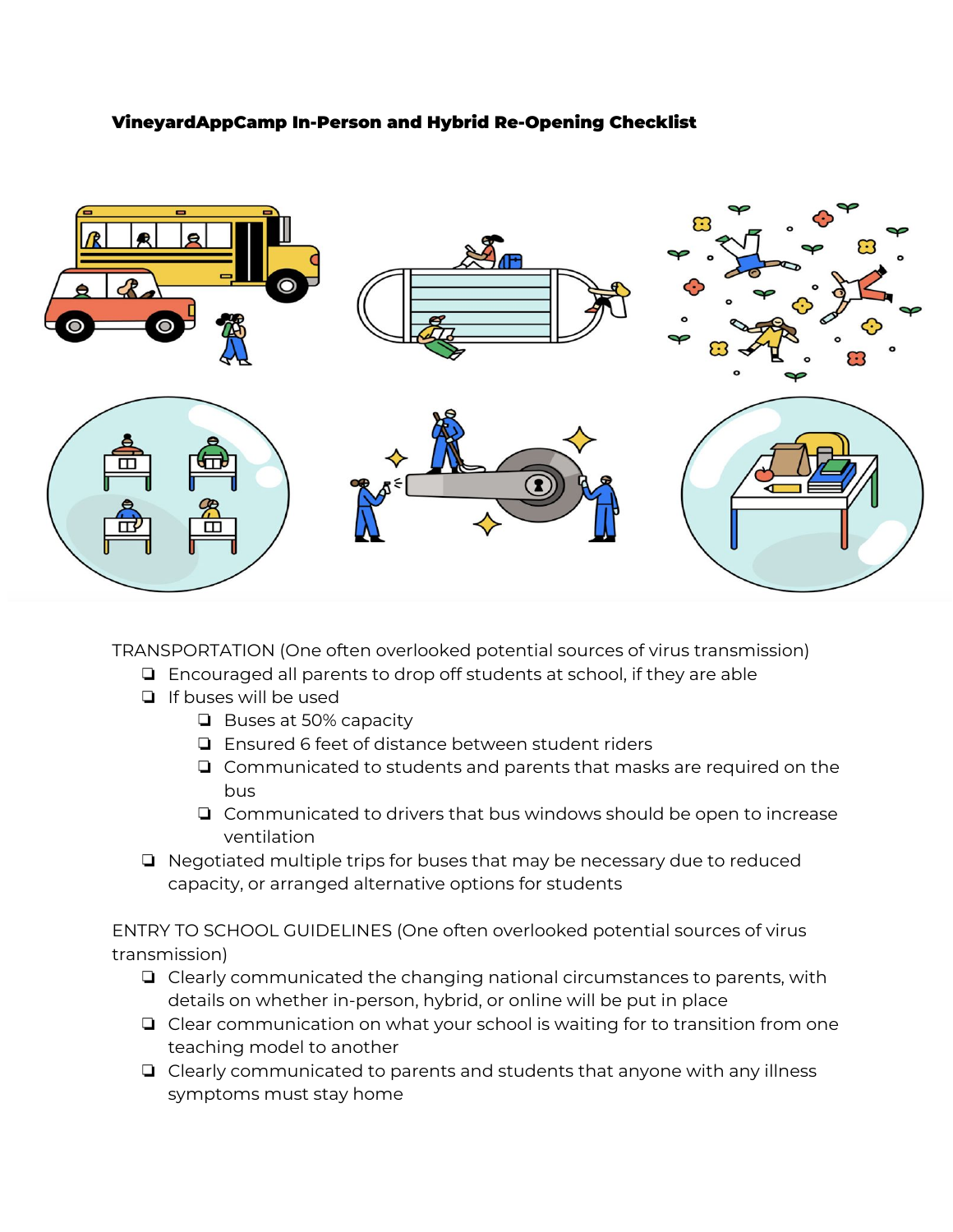- ❏ Purchased no touch thermometers (still [available](https://www.amazon.com/iHealth-Thermometer-Vibration-Notification-Thermopile/dp/B075QQ8VZW/ref=sr_1_1_sspa?dchild=1&gclid=CjwKCAjw1ej5BRBhEiwAfHyh1MPMhY5huKkzWoB3eTLywOZc-DrlA6dFwtEJwOKPHKyEVhLhpnA_ZxoC2K8QAvD_BwE&hvadid=404764060493&hvdev=c&hvlocphy=9003505&hvnetw=g&hvqmt=e&hvrand=14340105983278005223&hvtargid=kwd-307191069533&hydadcr=12576_11244625&keywords=no+touch+forehead+thermometer&qid=1597714125&sr=8-1-spons&tag=googhydr-20&psc=1&smid=A3CR6COA8J61N&spLa=ZW5jcnlwdGVkUXVhbGlmaWVyPUExTkI2UTA5RUNYRjRBJmVuY3J5cHRlZElkPUEwNTkzMTUwMU0zNTdXTU5OVlJSNyZlbmNyeXB0ZWRBZElkPUEwOTQ4MjQzM0E2TExYRVRaNjFRSyZ3aWRnZXROYW1lPXNwX2F0ZiZhY3Rpb249Y2xpY2tSZWRpcmVjdCZkb05vdExvZ0NsaWNrPXRydWU=) on Amazon here) for school nurses to conduct temperature checks if necessary
- ❏ There is debate about the value of schoolwide temperature checks. If you opt to go this route, explain why to parents.

# MASK GUIDELINES

- ❏ Clearly communicated to parents that all on-campus students must wear masks (including on school supply list)
- ❏ Extra masks on-hand for students who forget
- ❏ Clearly communicate to students that bullying for wearing or not wearing masks is unacceptable (even if mask-wearing is mandated)
- ❏ Communicate to students that they should clean and sanitize hands before putting on their masks, and they should avoid touching their mask while they are wearing it

# IN-CLASS GUIDELINES (SOCIAL DISTANCING AND COHORTS)

- ❏ All desks at least 6 feet apart (may require transitioning large non-classroom spaces like auditoriums into classrooms)
- ❏ If possible, some classes held outdoors
- ❏ Staggered class transition times
- ❏ If possible, students organized into cohorts to avoid class transitions and limit virus transmission
	- ❏ Plan in place for teachers to travel between cohorts, allowing cohorts to remain in one classroom
	- ❏ Cohort plan clearly communicated to parents
	- ❏ For maximum safety, consider a staggered schedule, where some cohorts will attend school on Monday and Wednesday, and others Tuesday and Thursday, with the groups alternating Fridays
	- ❏ If going with a cohort schedule, print out and share cohort schedules with all students. Schedules should clearly visually indicate which classes are online and which are in-person.
- ❏ If possible, make plans for multiple supervised mask-breaks during the day, making mask-mandate compliance more likely. Custodial staff and teachers can help by fetching students from classrooms, escorting them outside, and supervising them during breaks. (Mask breaks can take place in mini-pods that should also be communicated to parents and students)

# IF SOMEONE GETS SICK

- ❏ Clearly communicated to parents that any student who is sick must leave school until they can provide a negative COVID test
- ❏ Consulted with local health [department](https://www.naccho.org/membership/lhd-directory) on policy for dealing with student sickness - your local health departments guidance can help you decide whether the entire cohort must go